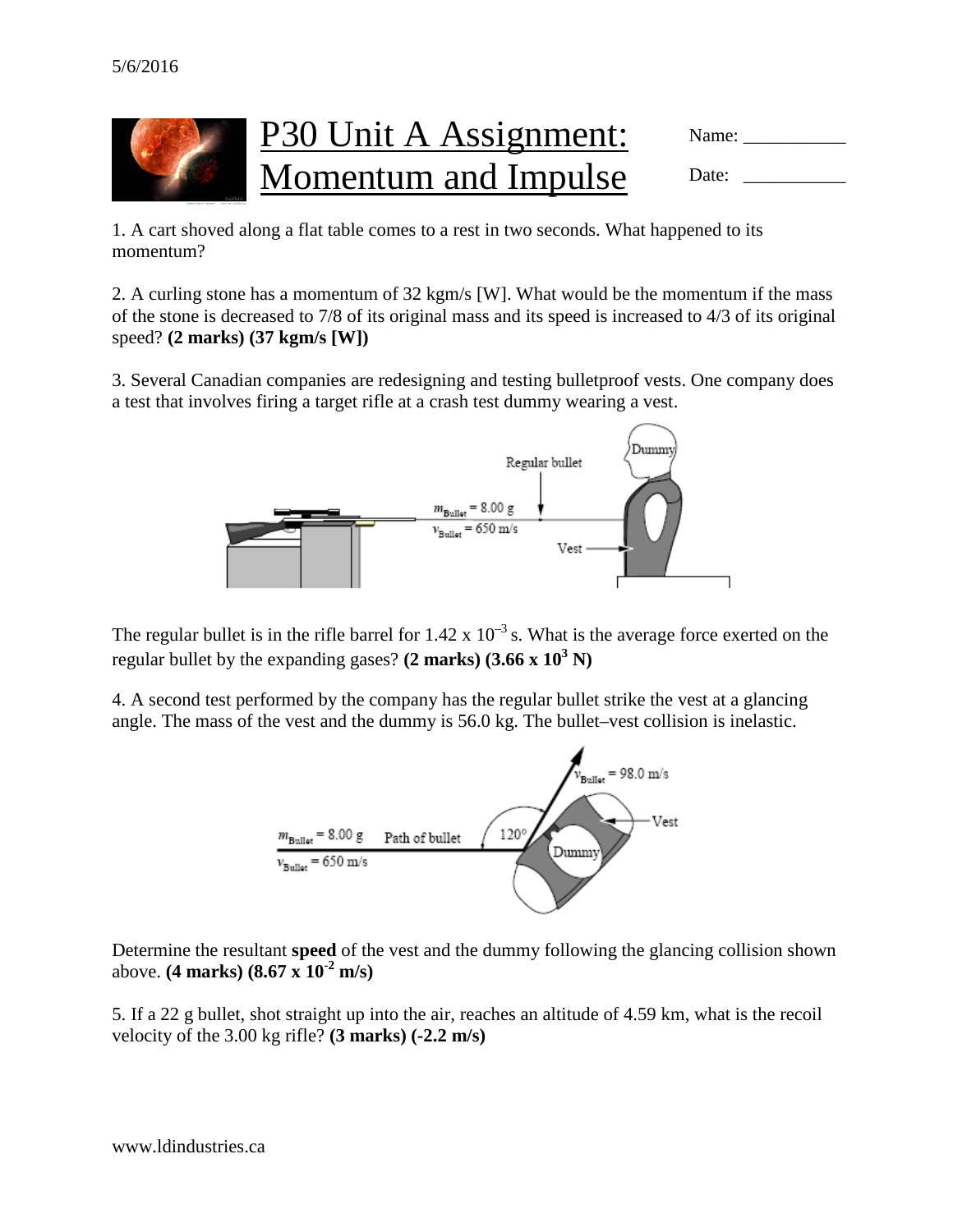6. A Space Elevator is a hypothetical device used for transportation of people and materials between the Earth and a geosynchronous orbit in outer space.

The cable is constructed from carbon nanotubes and the climber uses rollers to climb the cable via friction.

In order to escape the Earth's gravitational pull, the climber must apply a force directed up the cable. This force is greatest near the surface of the Earth and can be lessened as the climber begins distance itself. A possible force vs. time graph for the climber is shown below:





What is the impulse of the space elevator during its total 9.0 minute trip? **(5.2 x 10<sup>7</sup> kgm/s)**(2 **marks)**

7. A student in a physics class, having learned about elastic collisions and conservation laws, decides that he can make a self-propelled car. He proposes to fix a pendulum on a cart using a "super-ball" as a pendulum bob. He fixes a block to the cart so that when the ball reaches the bottom of the arc, it strikes the block and rebounds elastically. It is supposed to give the cart a series of bumps that propel it along.

a) Will his scheme work? (Assume the "super-ball" is perfectly elastic.) Give reasons for your answers.

b) What would happen if the cart had an initial velocity in the forwards direction?

c) What would happen if the cart had an initial velocity in the backwards direction?